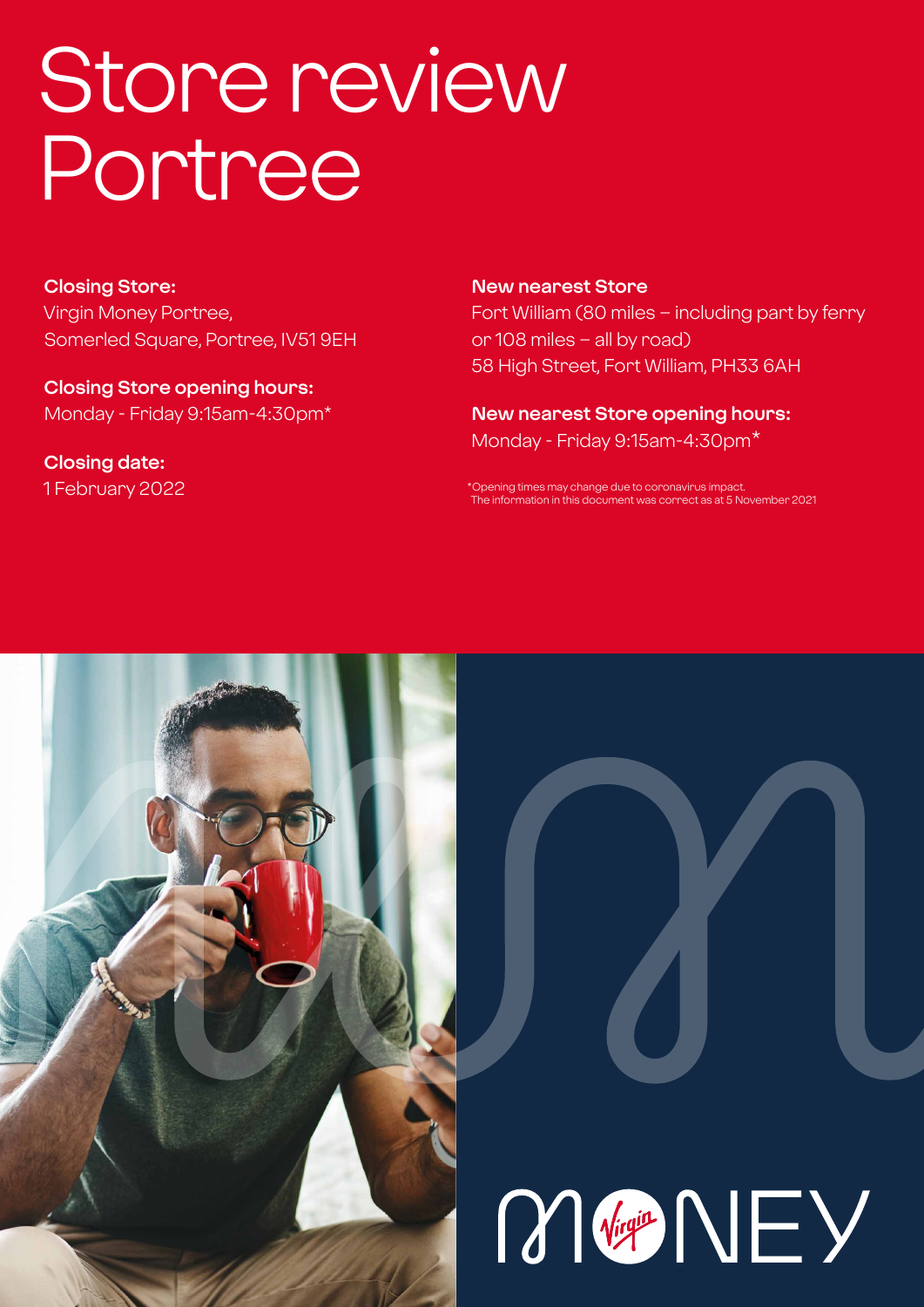# Summary of discussions

This Store review shares the outcome of discussions following the closure announcement for Portree Store. It also contains our contact information if you have any questions or need help before or after the Store closes.

Since the closure announcement, we've been speaking to customers and local stakeholders to find out how we can limit the effects of this closure as much as possible. This has included reaching out to vulnerable and potentially vulnerable customers to offer additional support.

### Why we're closing your Store

More and more customers are taking advantage of our digital services and only visiting Stores when they want to discuss a significant life event. Between April 2019 and July 2021 we've seen digital registrations increase from 48.7% to 57.6% across our personal customers, and daily internet banking and mobile app logins are up 66%.

It's important to balance investment in digital services with making sure our Store network continues to meet the needs of our customers. This means that we've made the difficult decision to close a number of Stores.

This decision has been reached after considerable thought and analysis which includes input from local management.

Our Stores will continue to be a really important part of what we do and we've recently refreshed and revitalised them now that we're one Virgin Money brand.

### Just so you know

When we announced the Portree Store was closing, we published an impact assessment. This provided more information on why we made the decision and ways in which customers could continue to make the most of our banking services. Head to **virginmoney.com/store-closures** or ask in Store to find out more.

# Feedback from customers and local stakeholders

### Customer feedback

Some customers have raised concerns over the closure of the Store and we have received a total of 0.04% complaints on the closure per customers mailed. We've been speaking to them about their personal circumstances and providing information on ways to continue to bank with us. We're confident that the transfer of accounts to the new Store will be smooth and there are alternative ways to bank with us locally or by using our digital services. These include:

- > Should a customer wish to use a Store for general advice or to discuss a product, Fort William Store is the nearest mainland Store at 80 miles away by ferry and road, or you can take the full journey by road at 108 miles. There are other mainland and island Store options, 3 within 111 miles (by ferry and road).
- > There are other ATMs in the area that are free to use.
- > Our mobile, internet and telephone banking facilities allow customers to do most day-to-day tasks, like balance checks, viewing transactions, transferring money between accounts, paying bills and cancelling / amending regular payments. Customers can even pay in a cheque on the go.
- > Customers are also able to use our mobile app to make external payments in a number of different ways and we're continuing to make our digital banking services bigger and better.
- > The local full service Post Office is located nearby on 4 Wentworth Street and provides personal and business customers with an alternative way to do their day-to-day banking transactions, such as cash withdrawals and paying in cash and cheques. Head to **www.postoffice.co.uk/branch-finder** to find other Post Office locations.
- > Customers can get all the information about our products and services, or raise any concerns by calling us on **0800 121 7365**. Our opening times are 7am to 9pm Monday to Saturday and 10am to 5pm on Sundays.

### Stakeholder & community feedback

Donald Cameron MSP, Jamie Halcro-Johnston MSP, and Edward Mountain MSP have written a joint letter to David Duffy complaining the distances to the next nearest Virgin Money Stores are too far to travel and that the Bank should treat remote towns differently when it comes to closures.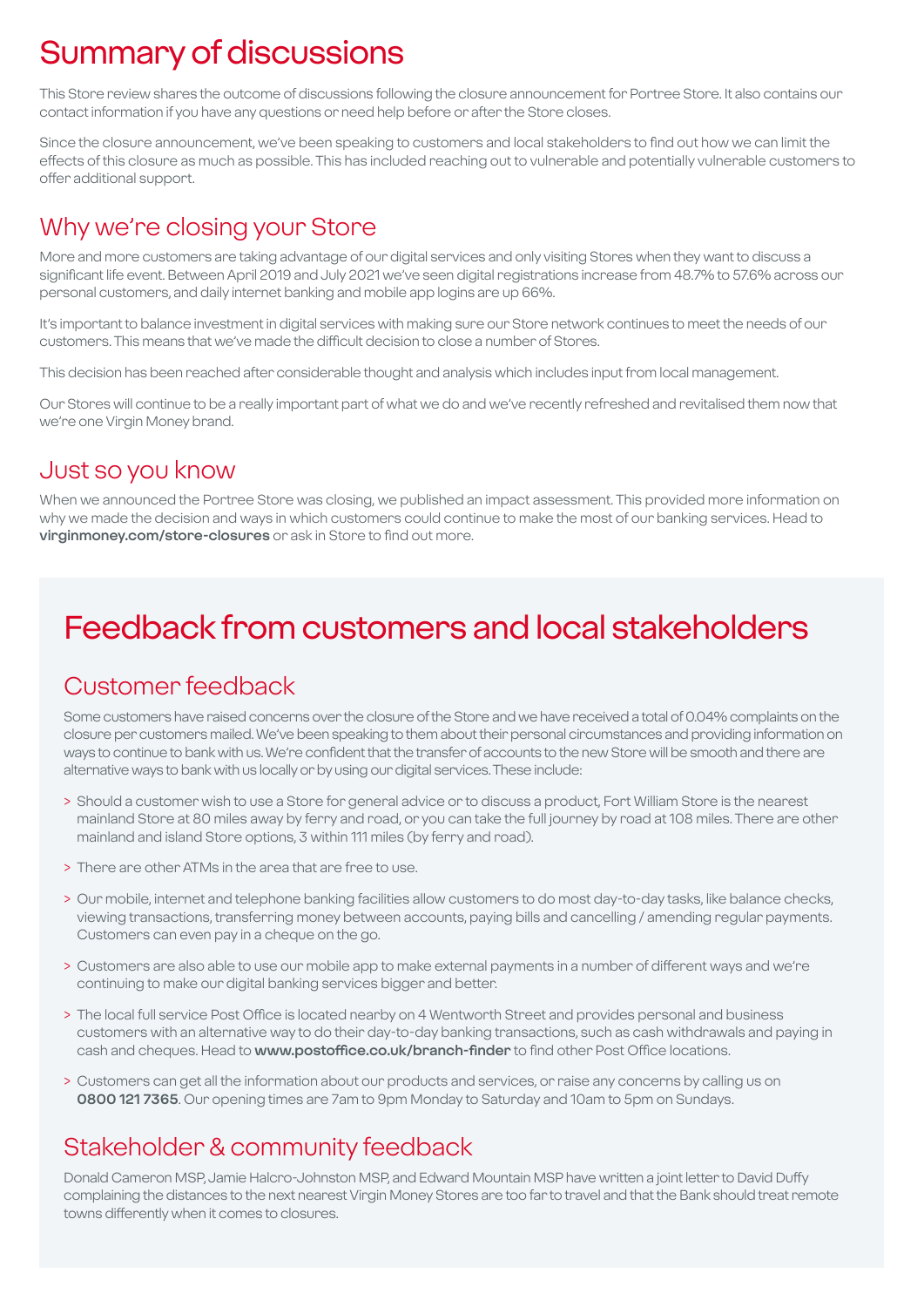### Stakeholder & community feedback continued

Ian Blackford MP called for a meeting immediately after receiving notification of the closures. His main concerns are the distance to the nearest Virgin Money Store. Mr Blackford has informed us he will be writing to David Duffy to formally request we reconsider and reverse our closure decision.

Cllr John Gordon has contacted us to convey sadness at the Store closure. He raised concerns for staff who have served the community and hoped that they are being supported through this time.

Our Store Manager is working closely with the local Post Office to ensure they have all the information they need to support our customers, along with supplies of paying in envelopes. The local Post Office is busy and we want to ensure the demands of our customers using the Post Office can be met, therefore we have also engaged with the Post Office Management Team to share local feedback and we will work with them and the local teams over the coming weeks.

Our Store Manager has also contacted the local Library. No support groups are currently running due to Covid, and these are not expected to restart this year. The Library staff have taken some leaflets detailing our Store closure and will share with any of our customers who have any questions, as the Library now has extended opening hours and likely to reach different customers to those that come into Store.

The local Citizens Advice Bureau are also supporting any of our customers that need further support and financial advice. Our Store Manager has also been in contact with staff at the local Citizens Advice Bureau to supply leaflets and answer any support questions.

### Engagement with customers and local stakeholders

| <b>Stakeholders</b>           | <b>Engagement activities</b>   | <b>Additional notes</b>                                                                                                                                                                                                                                                                                                                                                |
|-------------------------------|--------------------------------|------------------------------------------------------------------------------------------------------------------------------------------------------------------------------------------------------------------------------------------------------------------------------------------------------------------------------------------------------------------------|
| <b>Customers</b>              | Store posters and leaflets     | Live from 30 September 2021.                                                                                                                                                                                                                                                                                                                                           |
|                               | Closure details on our website | Available at virginmoney.com/store-closures                                                                                                                                                                                                                                                                                                                            |
|                               | <b>External media</b>          | Announcement issued to national and local media outlets.                                                                                                                                                                                                                                                                                                               |
|                               | Direct mailing                 | A letter, 24-hour banking leaflet and Post Office services leaflet sent on 29<br>September 2021. This was issued to all Store customers and customers<br>regularly using the Store.                                                                                                                                                                                    |
|                               |                                | The mailing included info on the Store closure and how to access all the other<br>ways to bank. This provided customers with a minimum 12 weeks' notice in<br>line with the UK Finance Access to Banking Standard and Financial Conduct<br>Authority (FCA) Guidance.                                                                                                   |
|                               | <b>Customer contact</b>        | We're contacting known vulnerable and potentially vulnerable customers, to<br>see what we can do to support their banking needs after the closure. We'll<br>talk to them about their personal circumstances and ways we can help. This<br>may include arranging a meeting with the nearest Store Manager or walking<br>the route to the nearest Post Office with them. |
|                               |                                | All customers can attend digital banking sessions either in Store, at a local<br>library or carried out remotely when requested. The Store digital banking<br>sessions are scheduled for 19 October and 18 November 2021.                                                                                                                                              |
|                               |                                | Corporate Structured Finance and Commercial and Private Relationship<br>Managers will talk to their customers about the closure and make sure they<br>have support in place to meet their banking requirements (e.g. we may be<br>able to set up a cash delivery service for some of our Business customers).                                                          |
| Customer<br>support<br>groups | Email                          | Email sent to local Citizens Advice Bureau on 30 September 2021.                                                                                                                                                                                                                                                                                                       |
|                               |                                | Email sent to local Chamber of Commerce on 30 September 2021.                                                                                                                                                                                                                                                                                                          |
|                               |                                | Email sent to Age Scotland local group, RNIB and FSB regional team on 30<br>September 2021.                                                                                                                                                                                                                                                                            |
| <b>Politicians</b>            | Email / letter                 | Email issued to local MP and MSP on 29 September 2021 and local<br>Councillors on 30 September 2021.                                                                                                                                                                                                                                                                   |
| <b>Post Office</b>            | <b>Meetings</b>                | Following discussions of the closure with the Post Office, they're contacting<br>the nearest three Post Office branches to each closing Store. This is to make<br>sure they're aware of the closure and supplied with extra pay-in envelopes.                                                                                                                          |